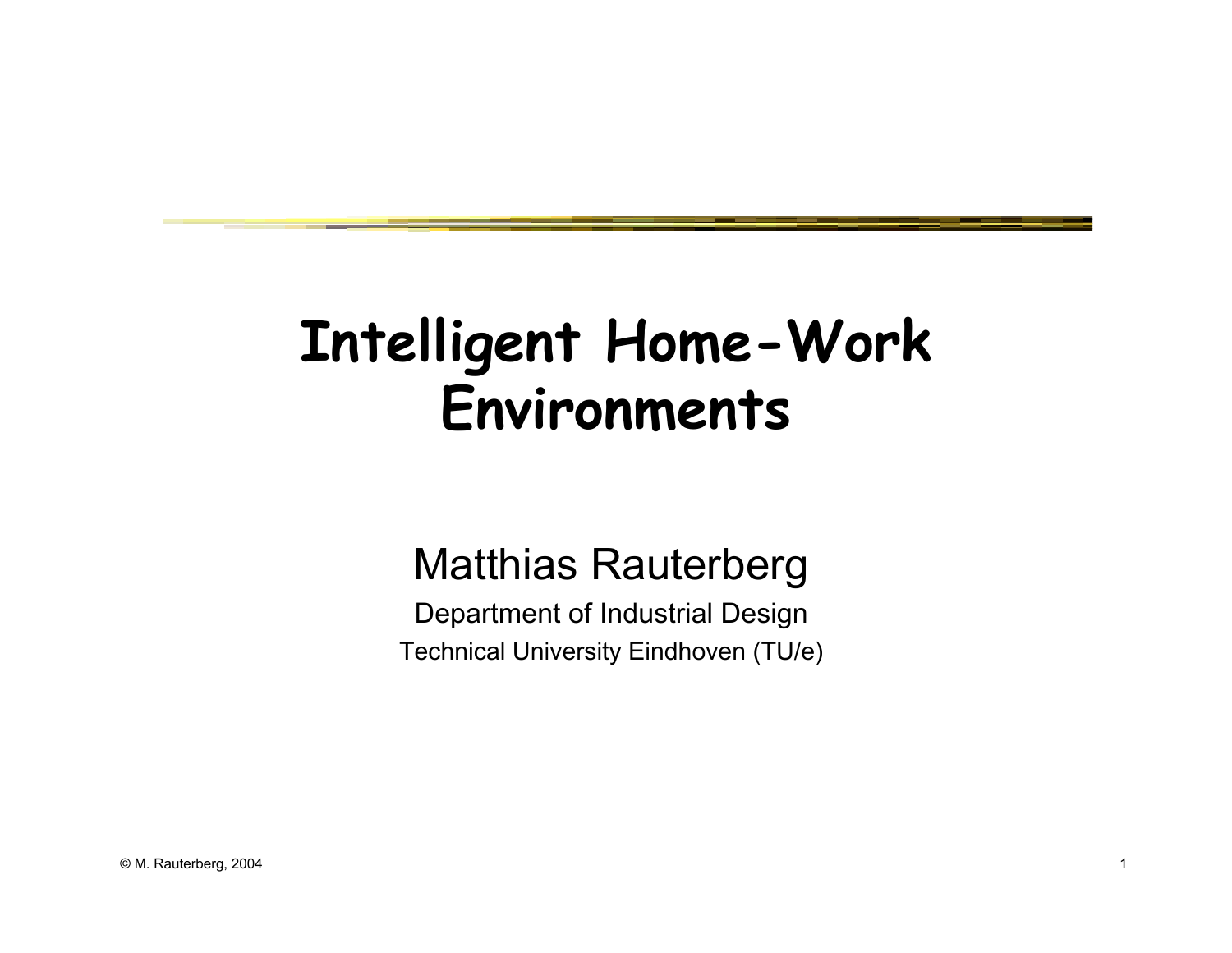#### What, where and how…

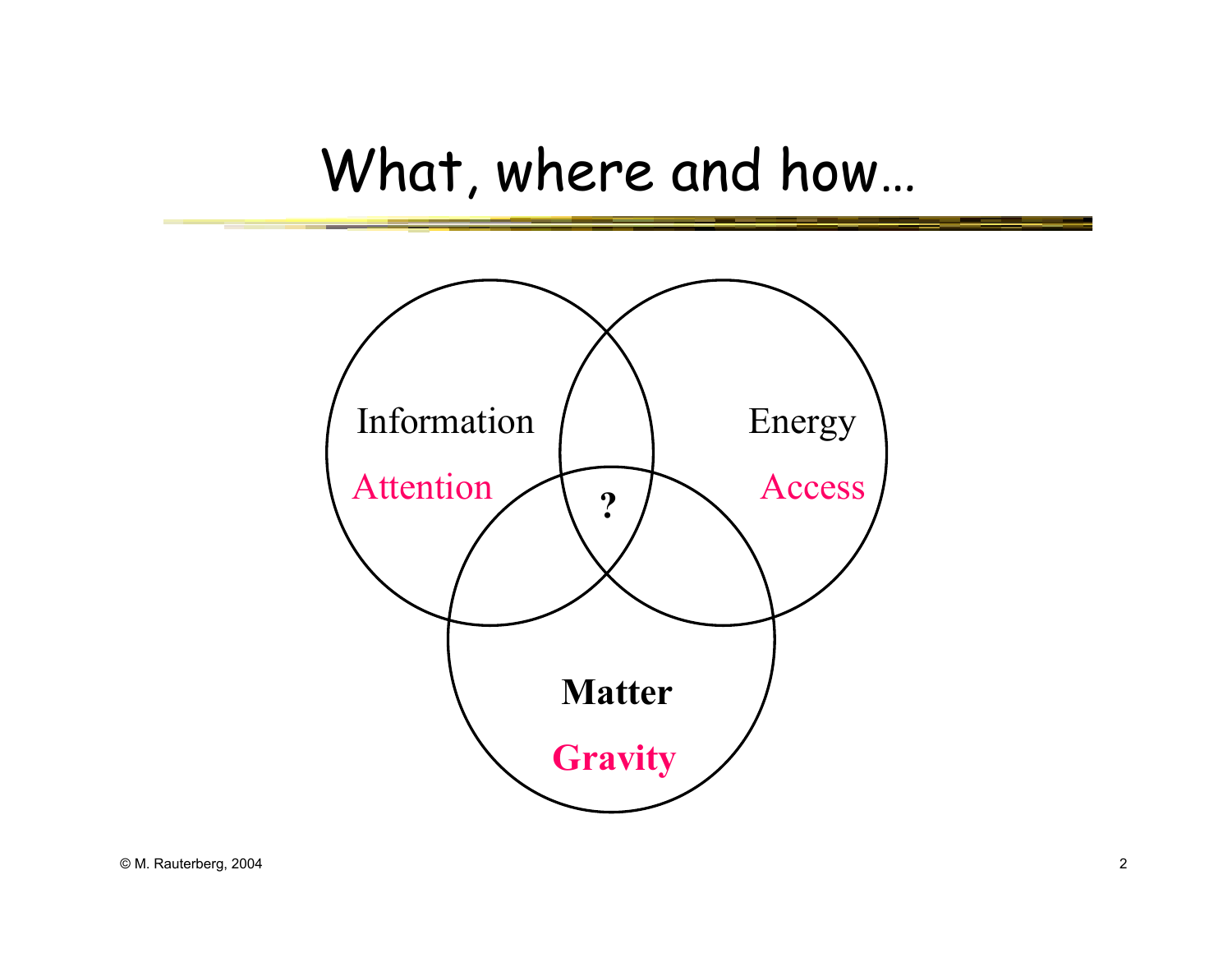# Employment in Europe 2001

#### **European Commission:**

Innovation and technological change, supported with intense investment in human capital, are driving forces for job creation.

Technological progress and investment in ICT are estimated to have contributed 0.5 to 0.7 percentage points yearly to EU GDP growth of about 2.5% since 1995.

Net job creation has been particularly strong in

**knowledge-intensive sectors** like computer and related services (1 million jobs),

**business services** (2.5 million jobs), and

**health, education and social services** (4 million jobs).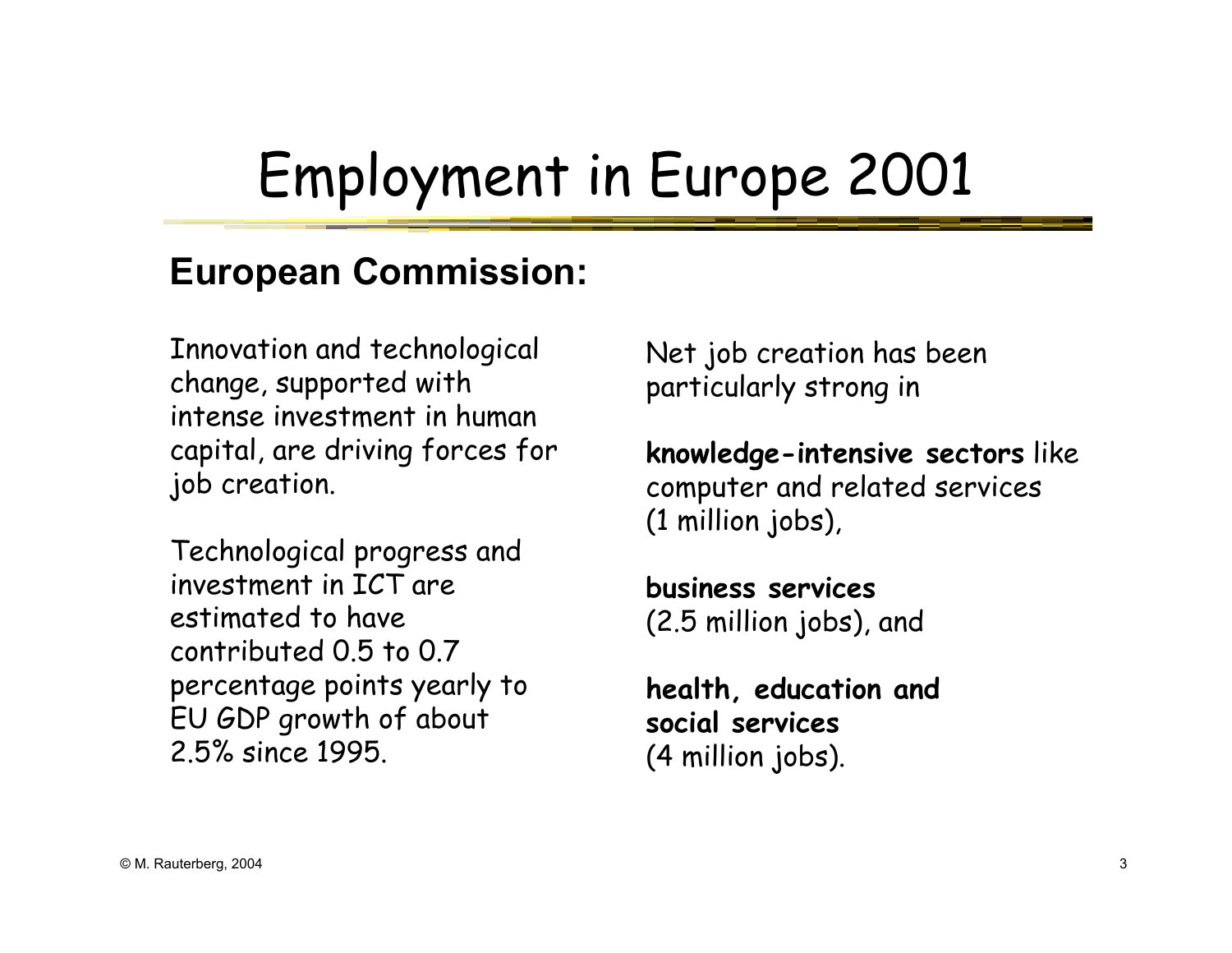#### Employment challenges in the knowledge-based economy



Source: Eurostat, LFS

**[source: European Commission 2001; PDF]**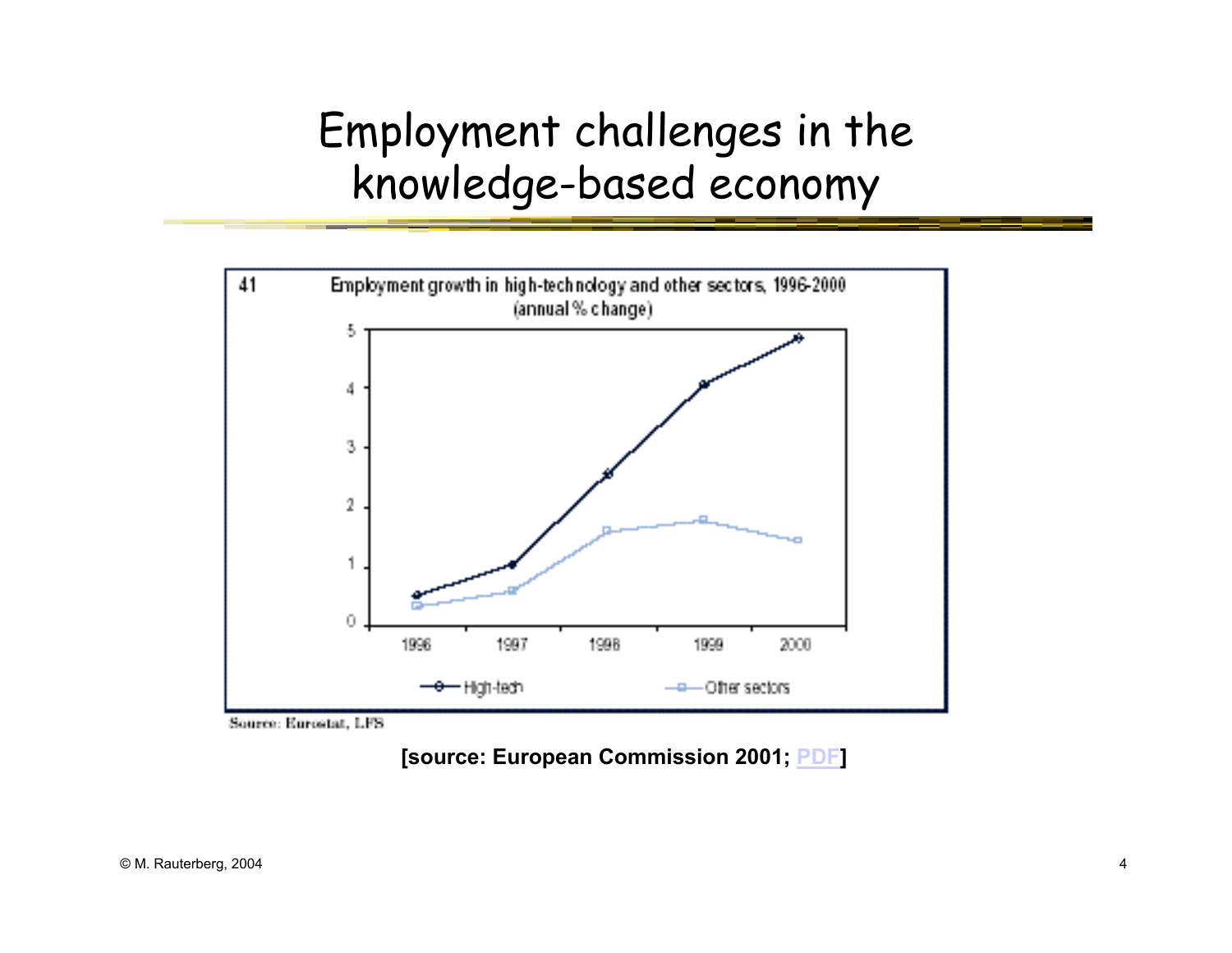## Internet Penetration in Europe



[source: eEurope (2003) Final Report; PDF]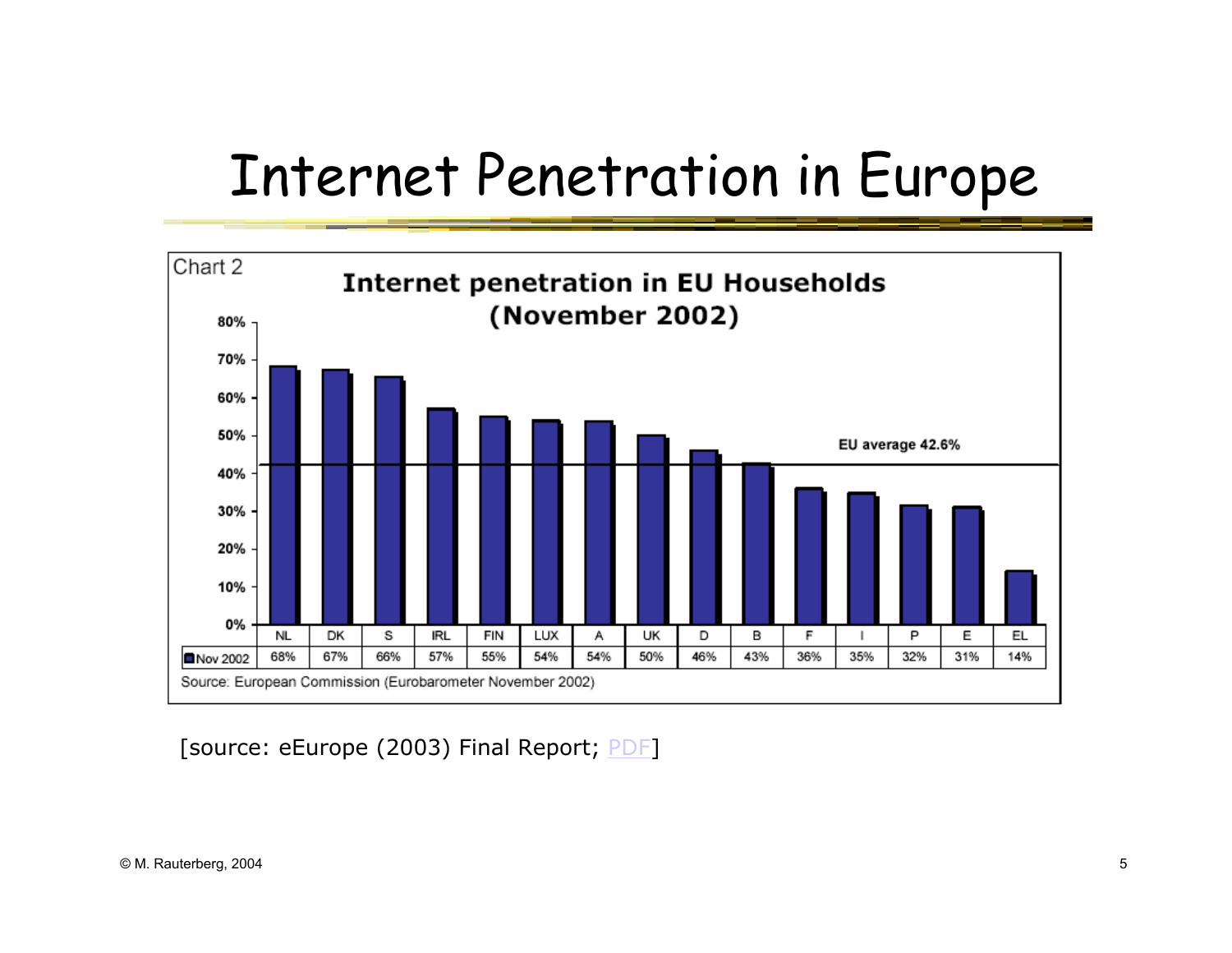## Distribution of Teleworkers



a The EU10 figure is an average of the tee EU countries represented in the chart. It does not include Switzerland.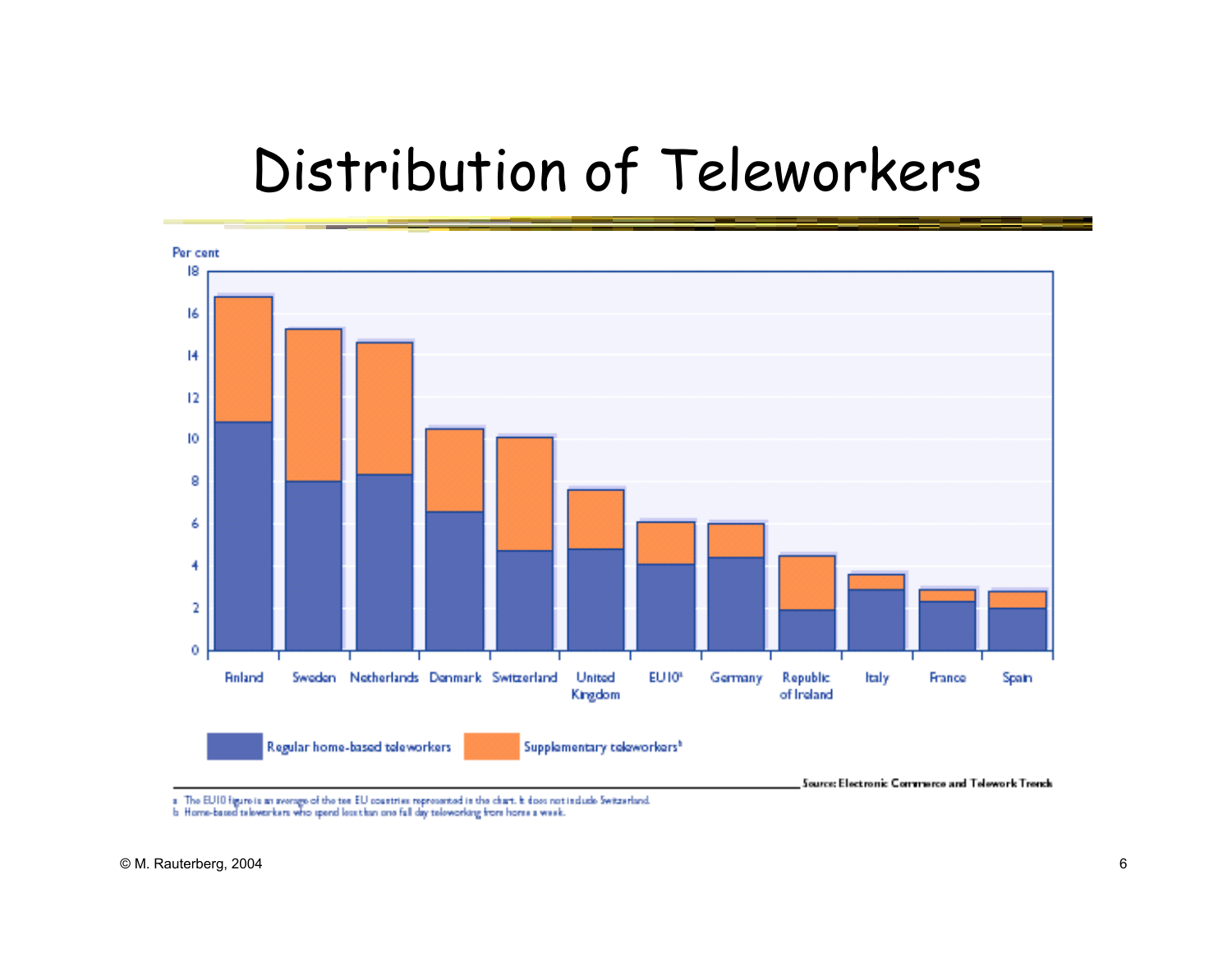## Spread of Telework in 2005



First extrapolation model: results for 5 major European countries (all teleworkers)

[source: K. Gareis & N. Kordey (2000) empirica GmbH, Germany; PDF]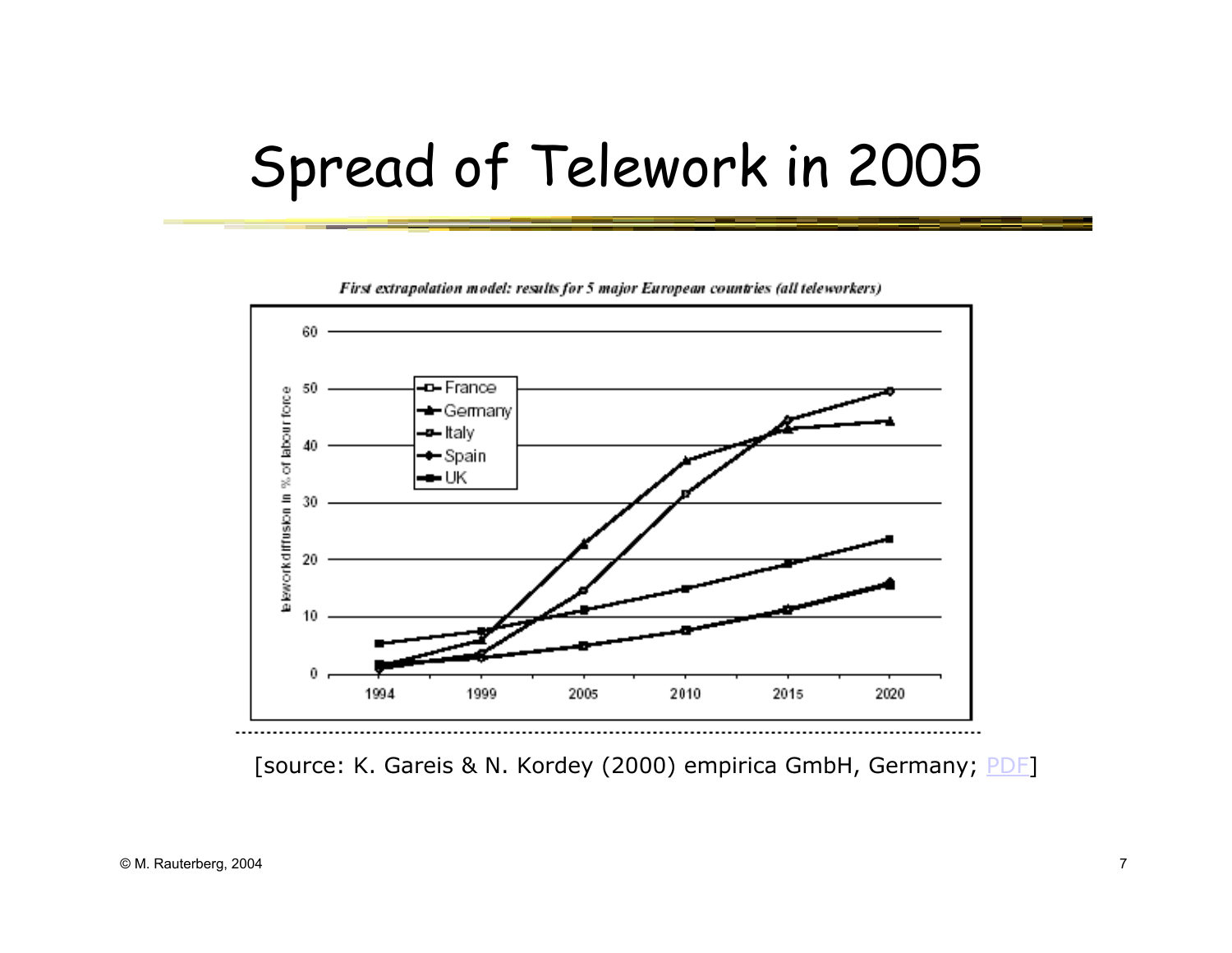## SUN Starfire Vision 1995





[0:01:35] [0:01:40]

Starfire, the Movie, showing a day in the life of a knowledge worker in the year 2004...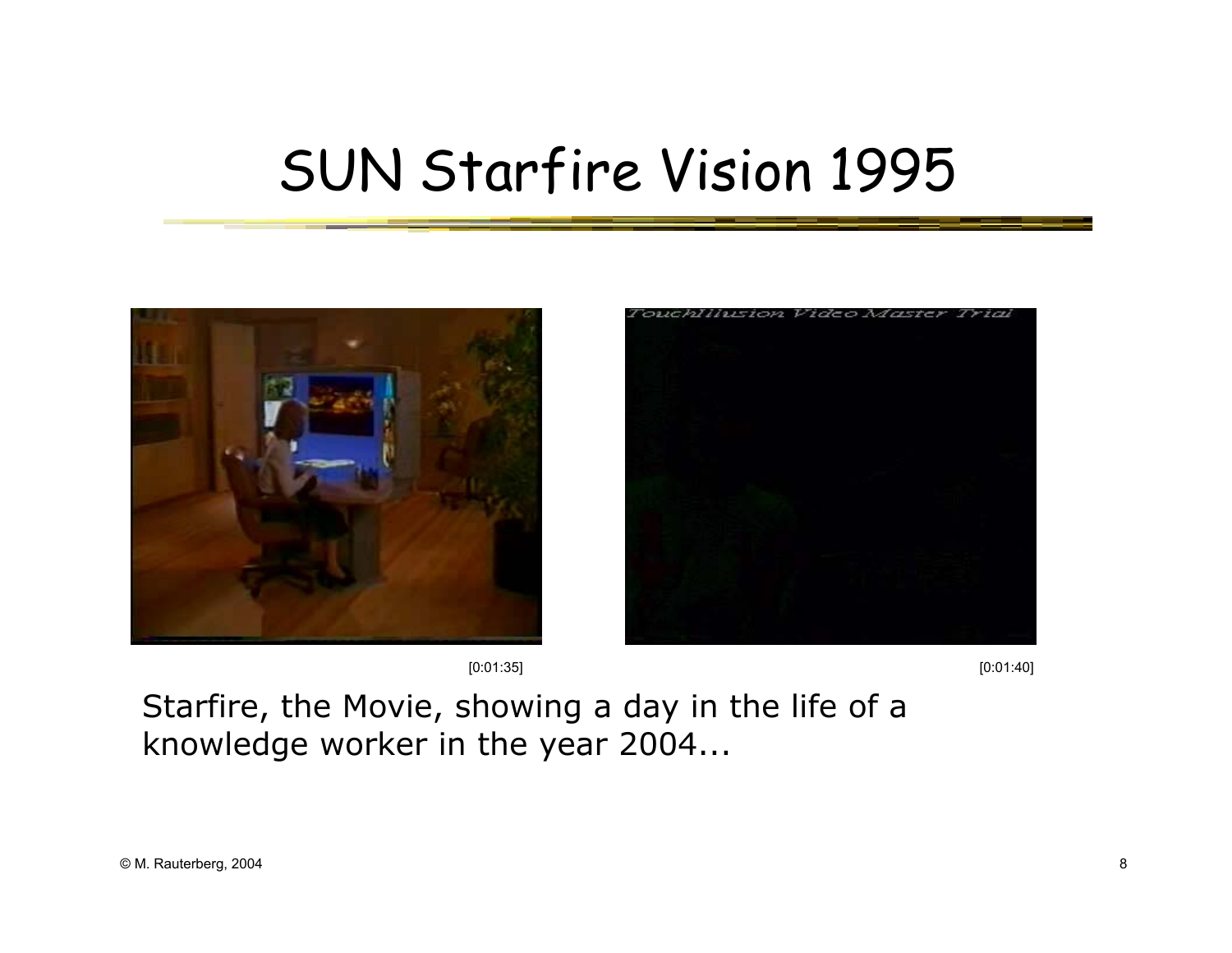#### PHILIPS Ambient Home

[0:00:47]

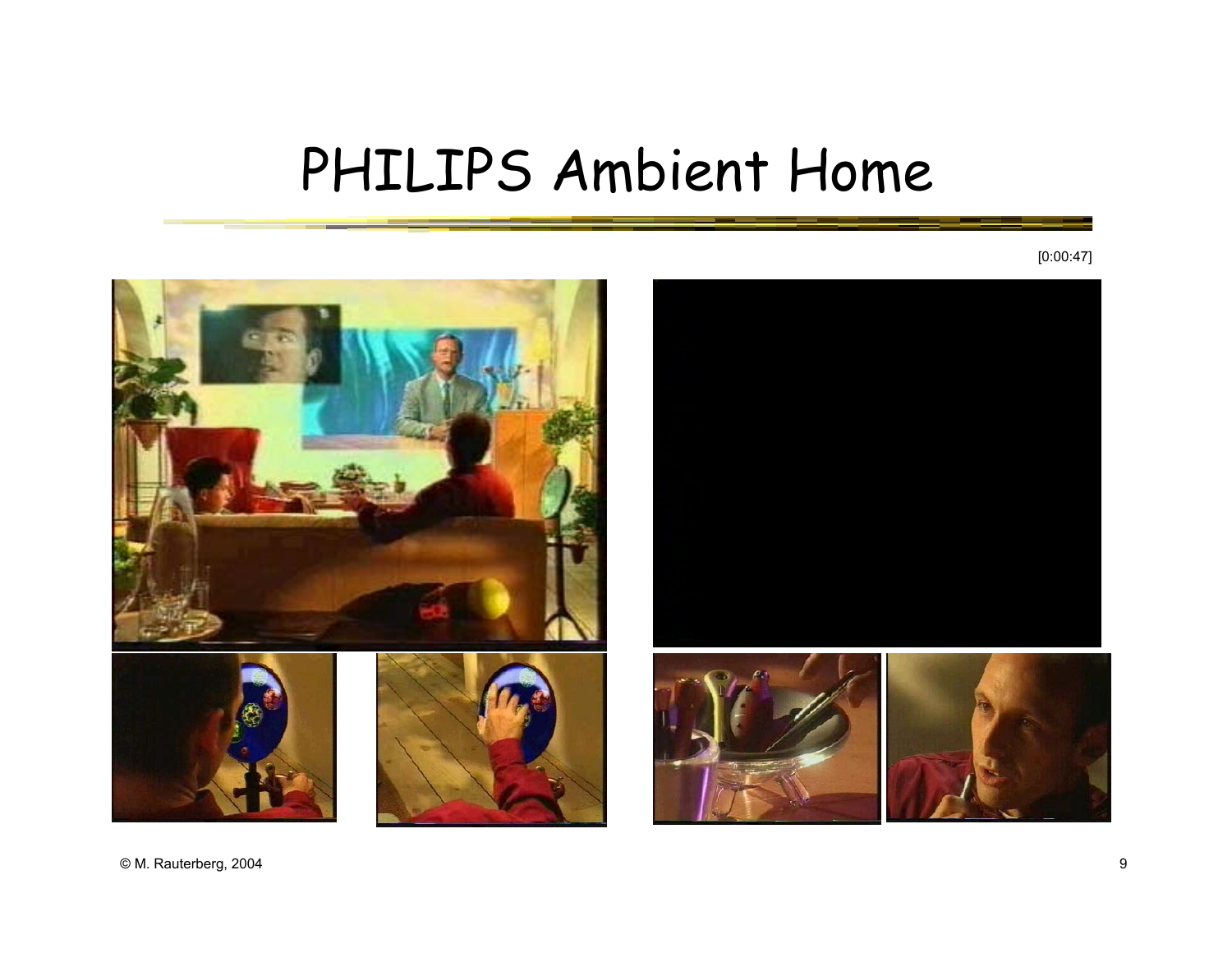#### PHILIPS Ambient Furniture

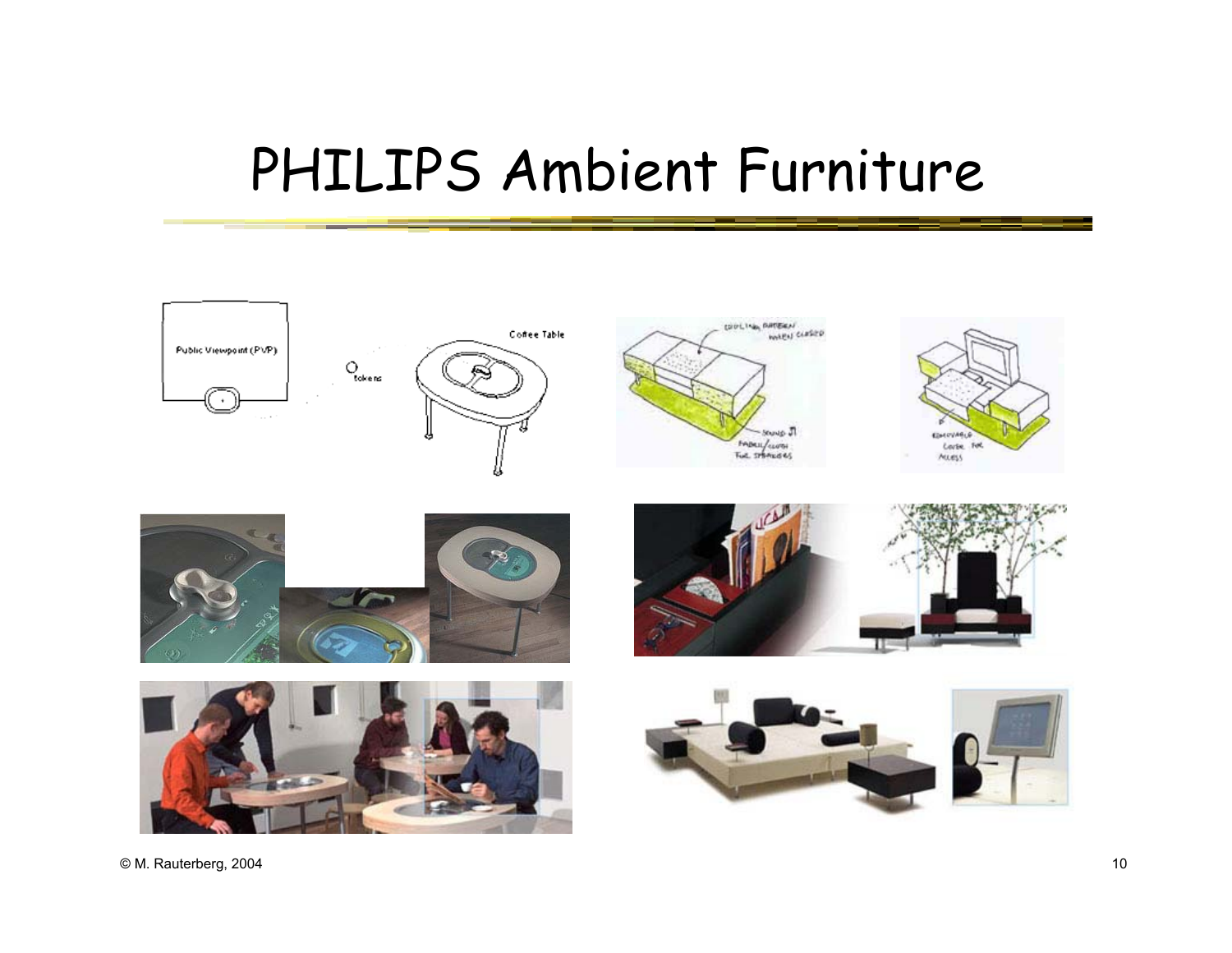#### Creativity Rooms for the Information Society



Working in the future is tightly connected to the office of the future as the place for processing information and knowledge. Modern information and communication technologies change the office world. Electronic interaction will become increasingly multimodal: video-conferences combine image and sound, holographic effects combined with audio and video sensors allow a telepresence, exoskeletal systems with data gloves, artificial robotic limbs, an "intelligent 2nd skin" etc. will be able to feel touching and to transmit this to haptic output devices. Research activities leading to miniaturized electronic products, which can be replaced and worn with ease and which are connected to man's organs by exonerves are still a vision. All individual personal electronic devices like headphones, mobile phone, dictating machine, satellite navigation system, medical monitoring systems etc. are seamlessly woven into a wireless body network and link man, who will become a cyborg, to the worldwide digital network. For instance he may have his current locative coordinates displayed through a navigation system or e-mails by "intelligent glasses" through laser projection.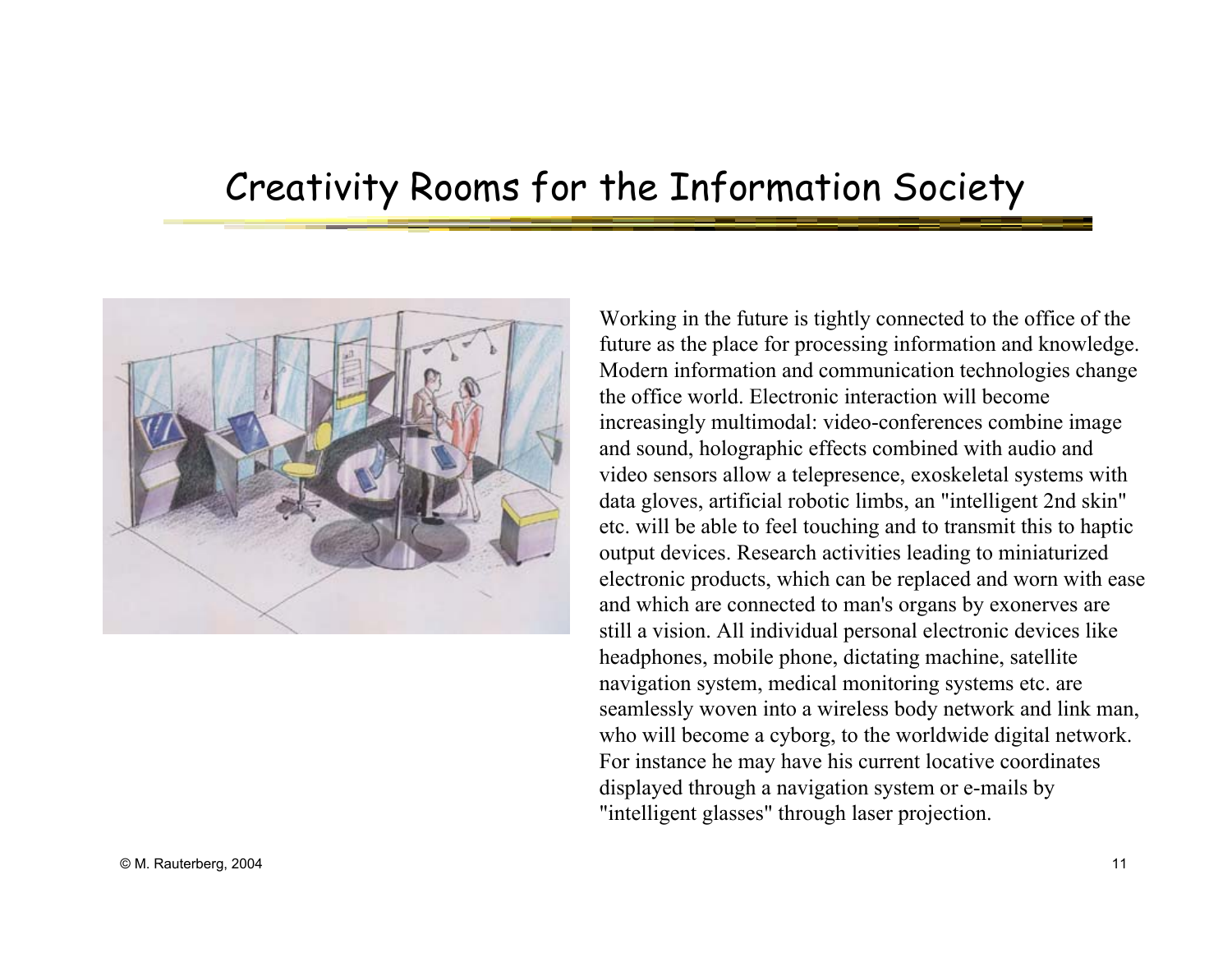#### Advanced Office Tele-communication



[University of North Carolina USA, 2002]



#### **Advanced Network & Services**



May, 2000

[0:01:03]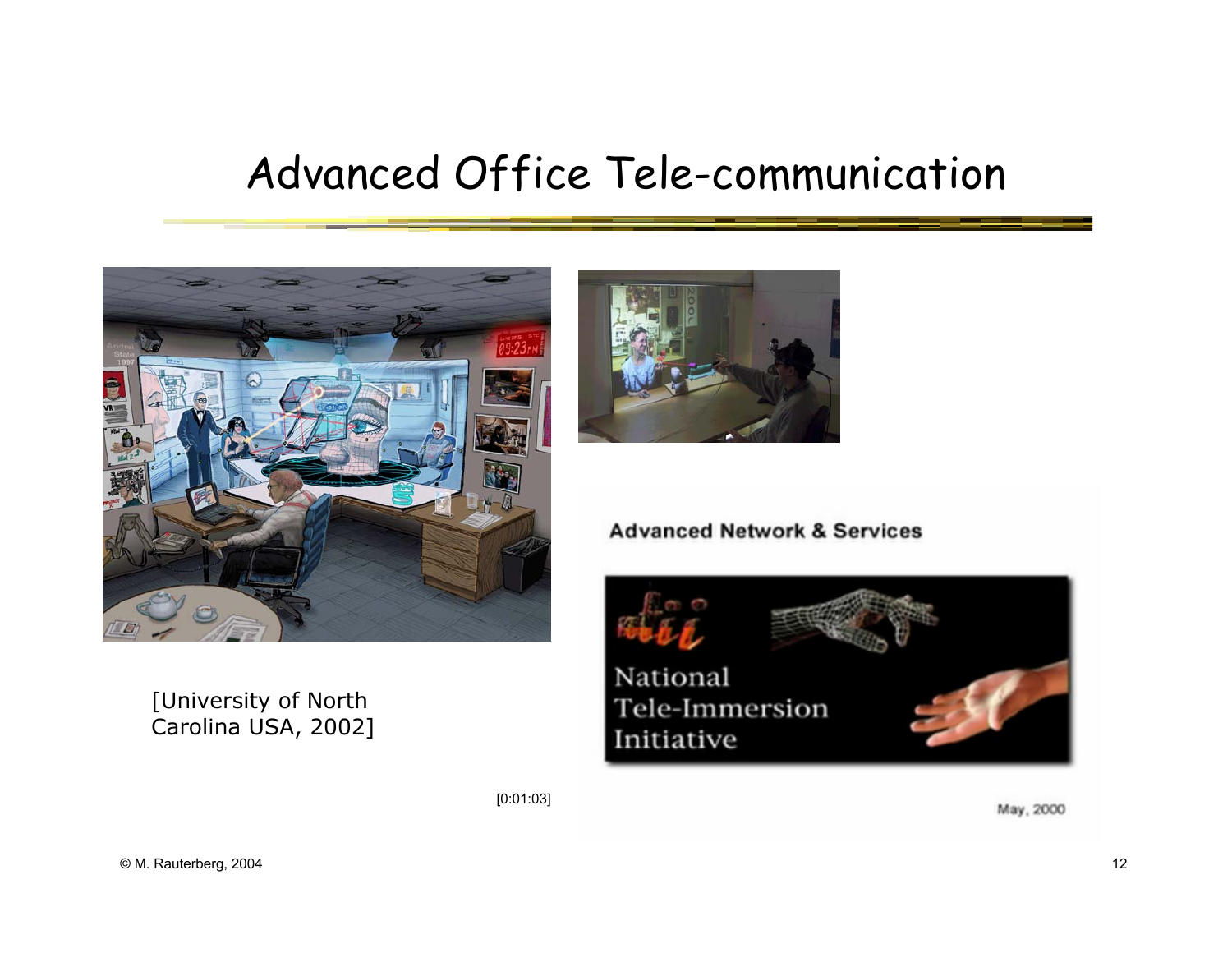#### Roomware of the Future Office

[0:00:55]



The Roomware® components were developed in the AMBIENTE-division at FhG-IPSI in Darmstadt as part of the i-LAND environment (Streitz et al, 2001). Roomware® results from the integration of information technology into room elements as, eg, walls, doors, and furniture.









 $@$  M. Rauterberg, 2004  $13$ 

[0:01:38]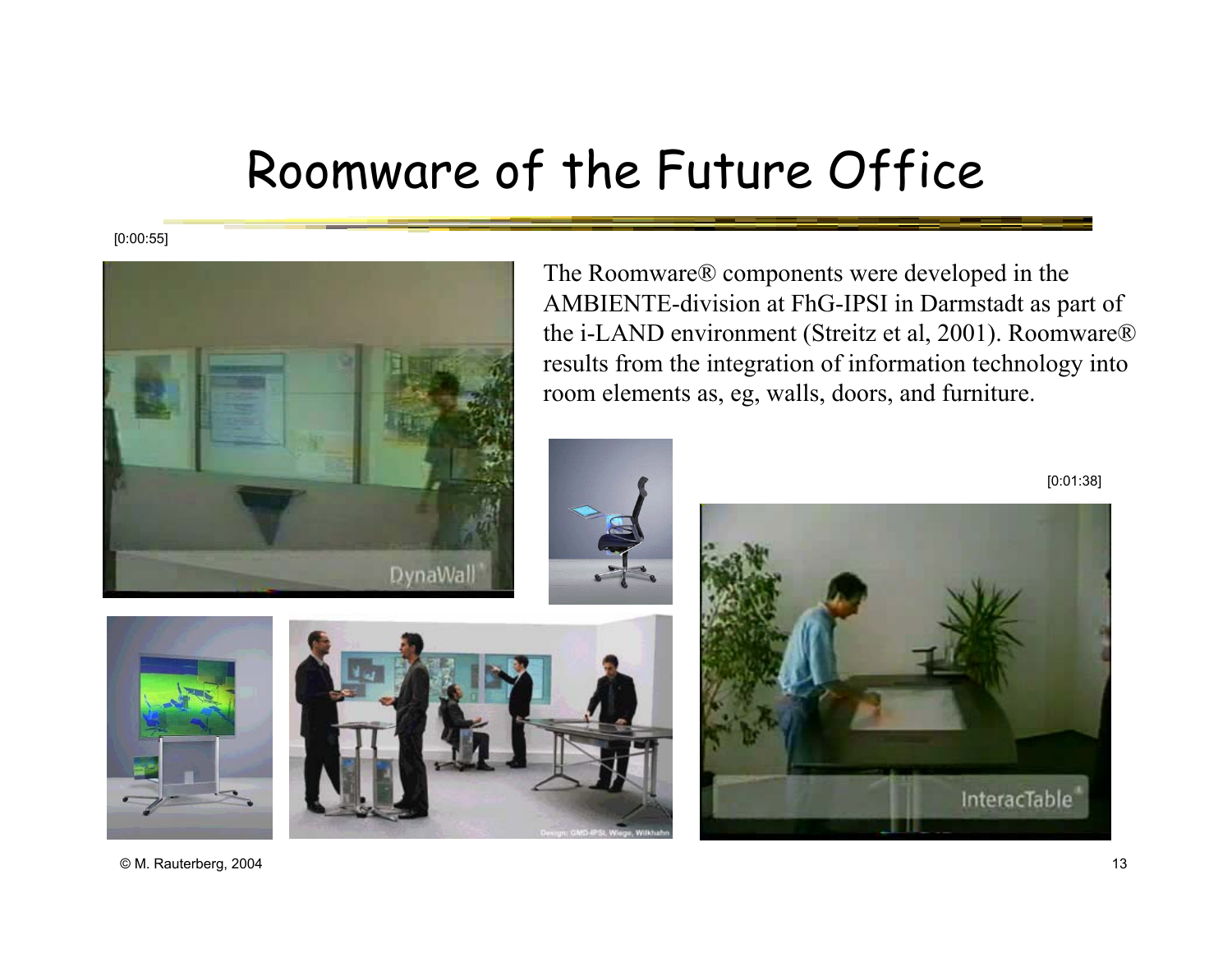# Office-Home of Today & Tomorrow



buchillusion Video Master

#### Bill and Melinda Gates' \$97 million house

#### •**Main characteristics:**

- • Home automation is defined as a process or system which provides the ability to enhance one's lifestyle, and make a home more comfortable, safe and efficient.
	- Home automation can link **lighting**, **entertainment**, **security**, **tele-communications**, **office automation, heating** and **air conditioning** into one centrally controlled system.

[0:05:56]

•